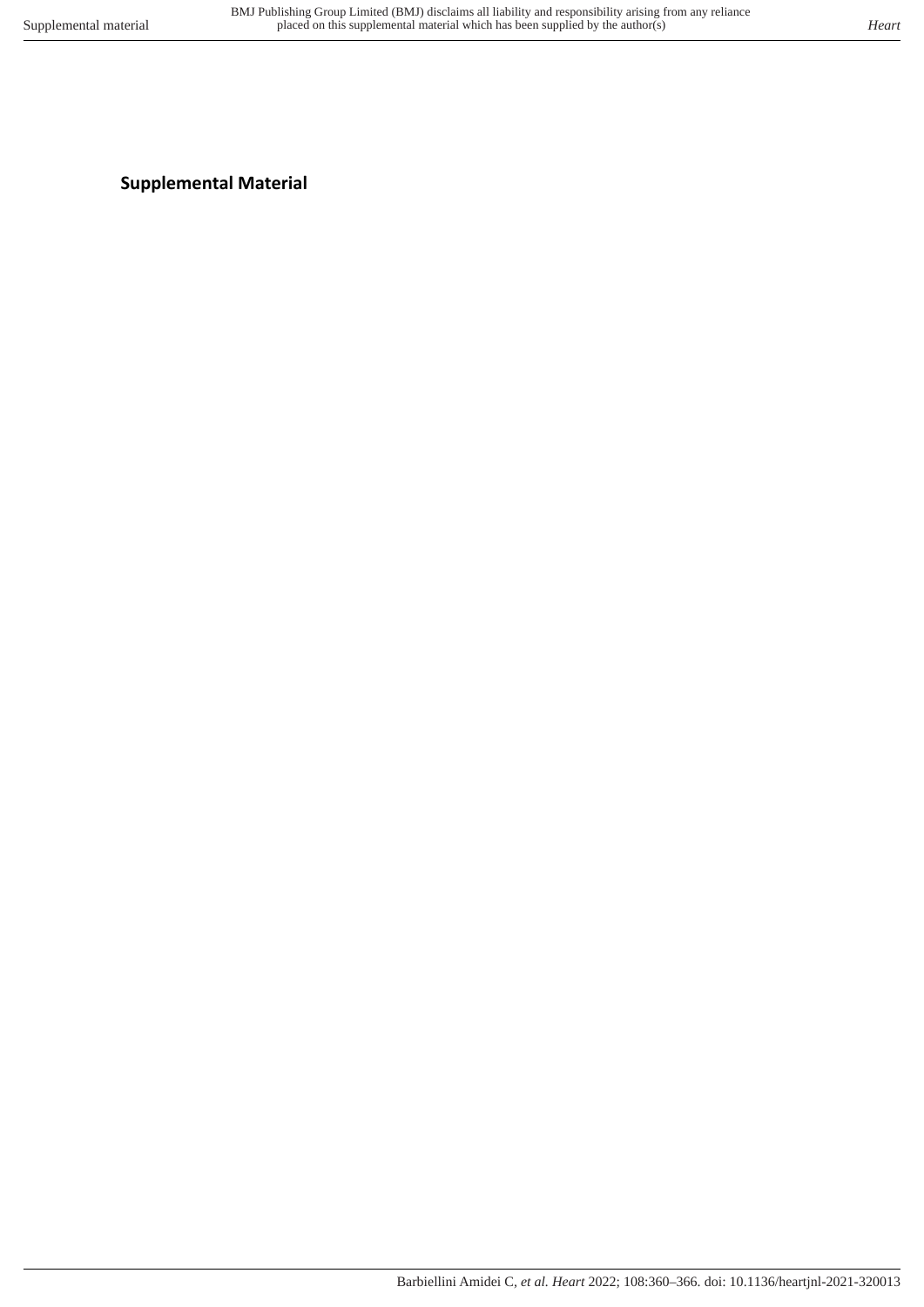#### **Supplemental Figure 1. Flow chart for selection criteria of the cohort.**

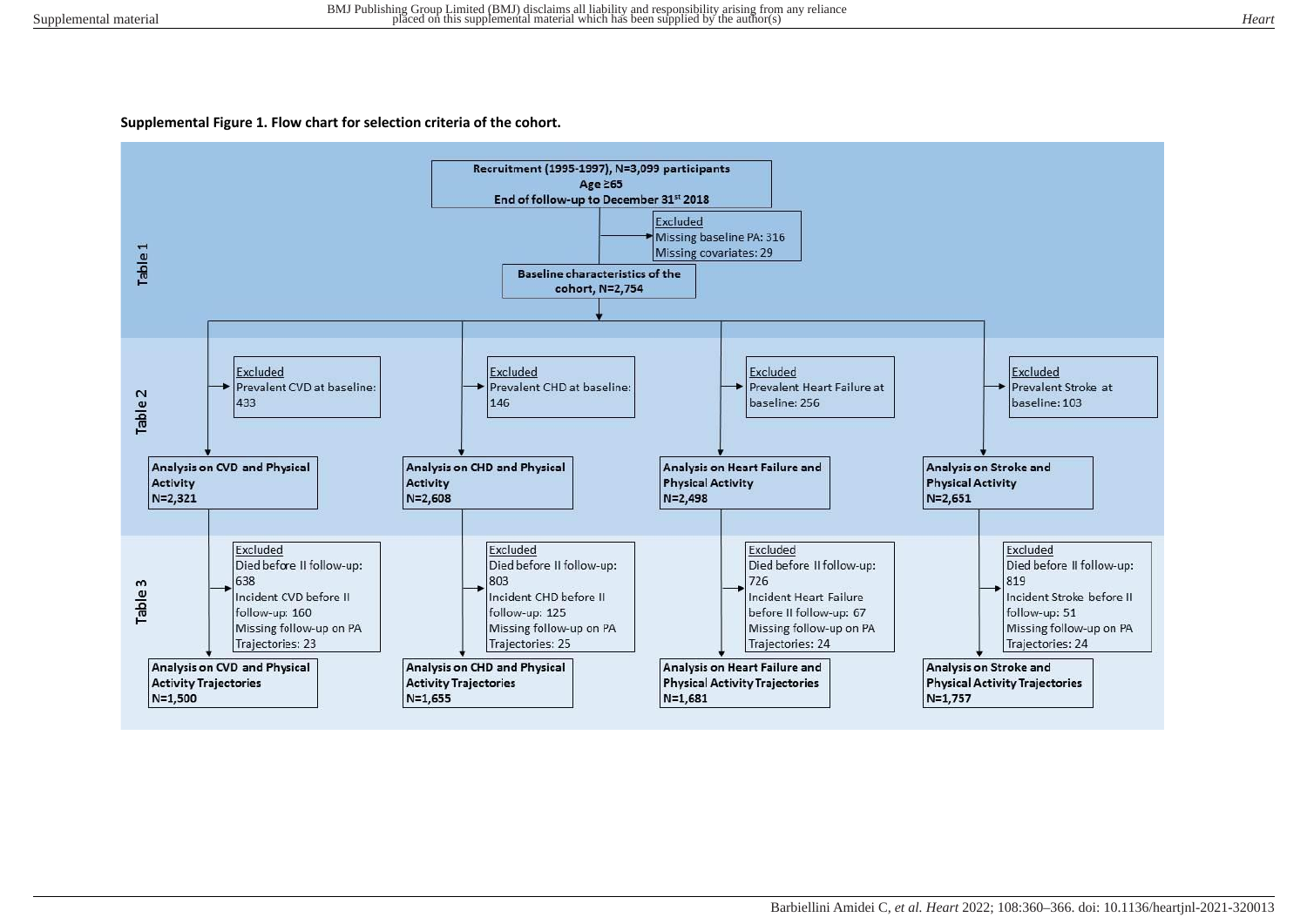**Supplemental Table 1. Main comorbidities at baseline among participants who developed a cardiovascular event by the end of follow-up and those who did not (stratified by sex).** 

|                                                 | <b>CVD</b>   |                |                           | No CVD       |                       |  |
|-------------------------------------------------|--------------|----------------|---------------------------|--------------|-----------------------|--|
|                                                 | Male (N=423) | Female (N=614) |                           | Male (N=500) | <b>Female (N=784)</b> |  |
|                                                 |              |                | <b>Main comorbidities</b> |              |                       |  |
| Hypertension                                    | 299 (70.7)   | 463 (75.4)     |                           | 345 (69.0)   | 562 (71.7)            |  |
| <b>MMSE</b> $a$ (<24)                           | 120 (28.4)   | 223 (36.3)     |                           | 145 (29.0)   | 299 (38.1)            |  |
| <b>Osteoarthrosis</b>                           | 119 (28.1)   | 301 (49.0)     |                           | 134 (26.8)   | 362 (46.2)            |  |
| Osteoporosis                                    | 87 (20.6)    | 354 (57.7)     |                           | 124 (24.8)   | 428 (54.6)            |  |
| CKD (GFR <60 ml/min) b                          | 83 (19.6)    | 202 (32.9)     |                           | 69 (13.8)    | 250 (31.9)            |  |
| <b>Chronic obstructive</b><br>pulmonary disease | 83 (19.6)    | 39 (6.4)       |                           | 67 (13.4)    | 40(5.1)               |  |
| <b>Diabetes</b>                                 | 48 (11.3)    | 50(8.1)        |                           | 29 (5.8)     | 79 (10.1)             |  |
| Asthma                                          | 35(8.3)      | 27(4.4)        |                           | 29 (5.8)     | 44 (5.6)              |  |
| Cancer                                          | 34(8.0)      | 40(6.5)        |                           | 47 (9.4)     | 50(6.4)               |  |
| <b>Dyslipidemia</b>                             | 18(4.3)      | 60(9.8)        |                           | 18 (3.6)     | 41 (5.2)              |  |
| Parkinson's disease                             | 18 (4.3)     | 21(3.4)        |                           | 31(6.2)      | 26(3.3)               |  |

<sup>a</sup> Mini Mental State Examination (MMSE).

<sup>b</sup> Chronic Kidney Disease (CKD); Glomerular Filtration Rate (GFR).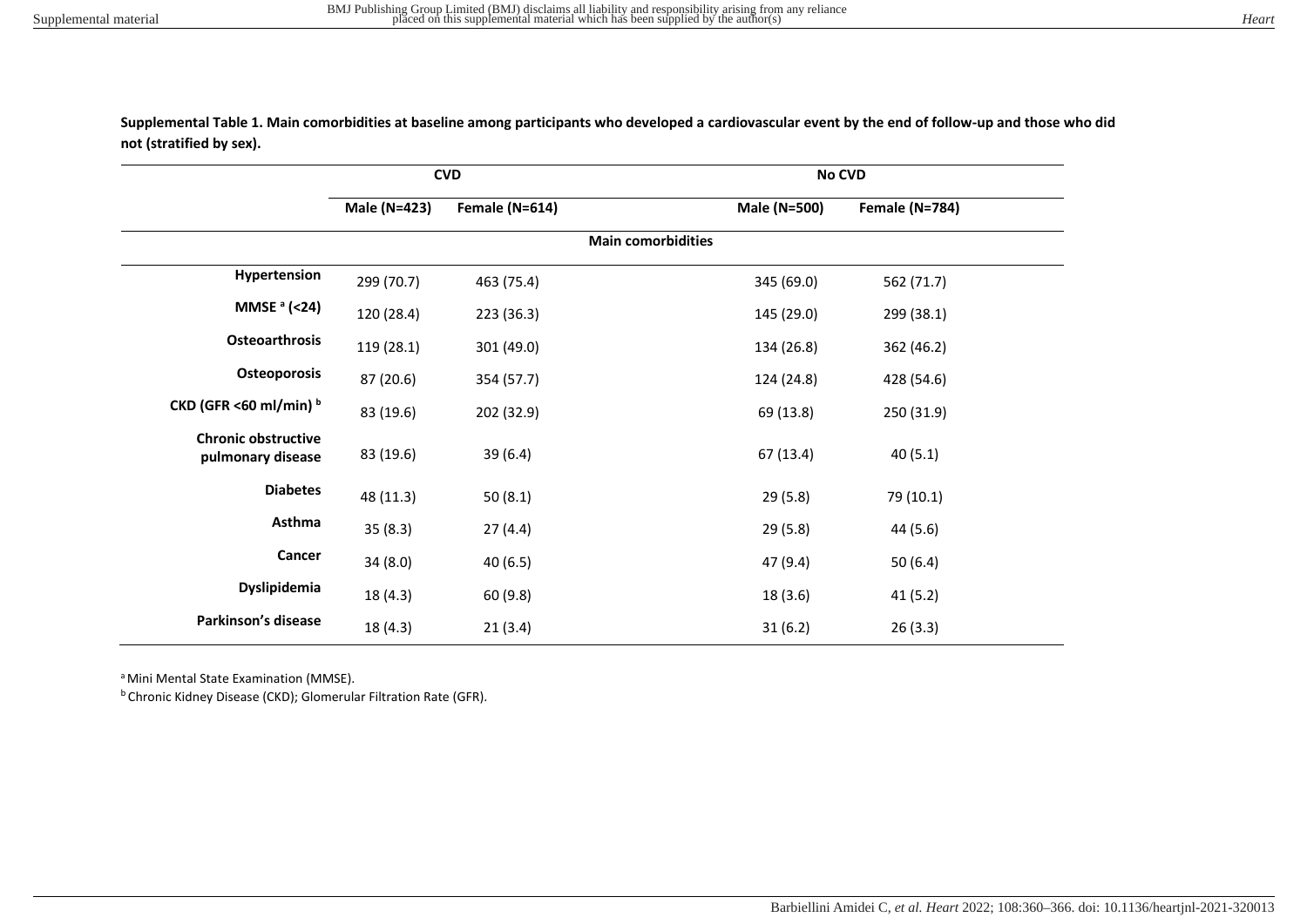|                      | <b>Physical</b><br>activity | <b>Male</b>                                     |                           |                                                         | Female                                          |                           |                                                         |  |
|----------------------|-----------------------------|-------------------------------------------------|---------------------------|---------------------------------------------------------|-------------------------------------------------|---------------------------|---------------------------------------------------------|--|
|                      |                             | Cases/<br>Total                                 | Rate/1000<br>person-years | Fully adjusted <sup>a</sup> Model<br><b>HR (95% CI)</b> | Cases/<br>Total                                 | Rate/1000<br>person-years | Fully adjusted <sup>a</sup> Model<br><b>HR (95% CI)</b> |  |
|                      |                             | Baseline (Mean (SD) follow-up=9.3 (6.6) years)  |                           |                                                         | Baseline (Mean (SD) follow-up=11.9 (6.9) years) |                           |                                                         |  |
| <b>CVD</b>           | Inactive                    | 89/203                                          | 61.76                     | Ref.                                                    | 250/584                                         | 41.19                     | Ref.                                                    |  |
|                      | Active                      | 334/720                                         | 46.98                     | 0.72(0.57, 0.92)                                        | 364/814                                         | 34.33                     | 1.00(0.85, 1.19)                                        |  |
|                      |                             | Baseline (Mean (SD) follow-up=9.5 (6.7) years)  |                           |                                                         | Baseline (Mean (SD) follow-up=12.2 (7.0) years) |                           |                                                         |  |
| <b>CHD</b>           | Inactive                    | 77/263                                          | 42.61                     | Ref.                                                    | 182/689                                         | 25.66                     | Ref.                                                    |  |
|                      | Active                      | 209/788                                         | 25.61                     | 0.66(0.50, 0.86)                                        | 208/868                                         | 17.54                     | 0.92(0.75, 1.14)                                        |  |
|                      |                             | Baseline (Mean (SD) follow-up=10.1 (6.6) years) |                           |                                                         | Baseline (Mean (SD) follow-up=12.9 (6.6) years) |                           |                                                         |  |
| <b>Heart Failure</b> | Inactive                    | 58/227                                          | 32.39                     | Ref.                                                    | 178/635                                         | 24.89                     | Ref.                                                    |  |
|                      | Active                      | 221/797                                         | 25.83                     | 0.71(0.53, 0.97)                                        | 247/839                                         | 20.77                     | 1.01(0.83, 1.24)                                        |  |
|                      |                             | Baseline (Mean (SD) follow-up=9.9 (6.6) years)  |                           |                                                         | Baseline (Mean (SD) follow-up=12.7 (6.7) years) |                           |                                                         |  |
| <b>Stroke</b>        | Inactive                    | 32/260                                          | 15.99                     | Ref.                                                    | 101/701                                         | 13.13                     | Ref.                                                    |  |
|                      | Active                      | 138/818                                         | 15.96                     | 1.02(0.69, 1.51)                                        | 149/872                                         | 12.19                     | 1.15(0.88, 1.49)                                        |  |

#### Supplemental Table 2. Association between physical activity <sup>a</sup> at baseline and incident CVD, CHD, Heart Failure and Stroke, stratified by sex.

**a** Physical activity (moderate and vigorous physical activity) categorized as inactive ≤20 min/day and active >20 min/day.

**b** Fully adjusted model: adjusted for sociodemographic variables (sex, education, and number of members living in the same household), health behaviors (smoke, and alcohol consumption), the number of chronic comorbid conditions (cancer, chronic obstructive pulmonary disease, asthma, hypoacusia, hypovisus, diabetes, chronic kidney disease, anemia, Parkinson's disease, dyslipidemia, osteoporosis with or without femur fracture, congenital mental retardation, osteoarthrosis, discopathy, orthostatic hypotension, urinary incontinence, and bowel incontinence) and comorbid cardiovascular diseases (CHD, heart failure, stroke, angina, transient ischemic attack, atrial fibrillation, hypertension, and peripheral artery disease, with the exclusion of the outcome of interest) at baseline, and stratified by categorized year of birth.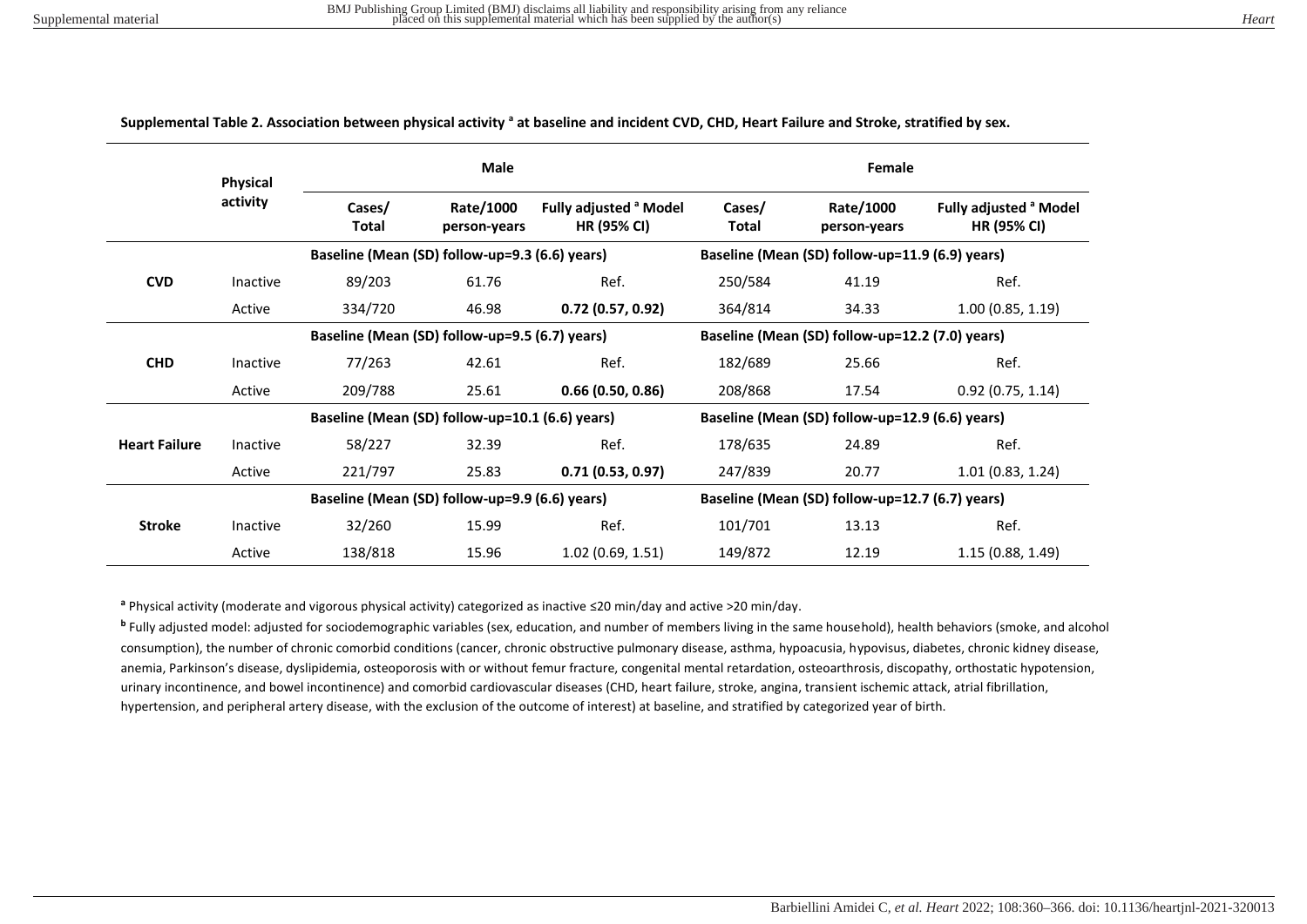#### Physical activity at age 70 and incident CVD<br>among male participants (N=485) Physical activity at age 70 and incident CVD<br>among female participants (N=774) 2.2 - 2 - 2 - 2 - 2 - 3 - 3 - 4 - 2 - 3 - 3 - 4 - 2 - 4 - 2 - 4 - 2 - 4 - 2 - 4 - 2 - 4 - 2 - 4 - 2 - 4 - 2 - 4 - 2 - 4 - 2 - 4 - 2 - 4 - 2 - 4 - 2 - 4 - 2 - 4 - 2 - 4 - 2 - 4 - 2 - 4 - 2 - 4 - 2 - 4 - 2 - 4 - 2 - 4 - 2 - $2.2$  $\overline{2}$ Smoothed Nelson-Aalen<br>umulative hazard estimates Smoothed Nelson-Aalen<br>cumulative hazard estimates 1.8<br>1.6<br>1.4<br>1.2<br>1<br>3<br>6<br>6<br>4<br>2  $\Omega$  $\circ$  $105$  $105$  $65$  $75$  $95$  $65$  $75$  $95$ 85<br>Age 85<br>Ag Inactive Active Inactive Active Physical activity at age 75 and incident CVD<br>among male participants (N=586) Physical activity at age 75 and incident CVD<br>among female participants (N=975) 2.2 -<br>
2 -<br>
1.8 -<br>
1.6 -<br>
1.4 -<br>
1.2 -<br>
1.8 -<br>
4 -<br>
2 -<br>
0  $rac{2.2}{2}$ Smoothed Nelson-Aalen<br>cumulative hazard estimates Smoothed Nelson-Aalen<br>cumulative hazard estimates 1.8 1.6 1.4 1.2 1 8 .6 .6 4 2  $\Omega$  $65$  $75$  $\overline{95}$  $105$  $75$  $\frac{1}{95}$  $105$  $rac{85}{Aq}$  $65$  $rac{85}{Aq}$ nactive Active Inactive Active Physical activity at age 80 and incident CVD<br>among female participants (N=841) Physical activity at age 80 and incident CVD among male participants (N=465) 2.2 - 2 - 1.8 - 1.6 - 1.4 - 2 - 1.8 - 2 - 1.8 - 2 - 0 - 2 - 0 - 2 - 0 - 2 - 0 - 2 - 0 - 2 - 0 - 2 - 0 - 2 - 0 - 2 - 0 - 2 - 0 - 2 - 0 - 2 - 0 - 2 - 0 - 2 - 0 - 2 - 0 - 2 - 0 - 2 - 0 - 2 - 0 - 2 - 0 - 2 - 0 - 2 - 0 - 2 - 0  $2.2 \overline{2}$ Smoothed Nelson-Aalen<br>cumulative hazard estimates<br>cumulative hazard estimates<br> $\frac{1}{p}$   $\frac{1}{p}$   $\frac{1}{p}$   $\frac{1}{p}$   $\frac{1}{p}$   $\frac{1}{p}$   $\frac{1}{p}$ Smoothed Nelson-Aalen<br>cumulative hazard estimates 65  $95$  $105$ 65  $95$  $105$  $75$  $\frac{85}{Age}$  $75$  $\frac{85}{\text{Ag}}$ Active Active Inactive Inactive Physical activity at age 85 and incident CVD Physical activity at age 85 and incident CVD among male participants (N=361) among female participants (N=561)  $2.2$ 2.2 - 2 - 2 - 2 - 2 - 3 - 4 - 6 - 4 - 2 - 6 - 4 - 2 - 0 - 4 - 2 - 0 - 4 - 2 - 0 - 4 - 2 - 0 - 4 - 2 - 0 - 4 - 2 - 0 - 4 - 2 - 0 - 4 - 2 - 0 - 4 - 2 - 0 - 4 - 2 - 0 - 4 - 2 - 0 - 4 - 2 - 0 - 4 - 2 - 0 - 4 - 2 - 0 - 4 - 2 -Smoothed Melson-Aalen<br>cumulative hazard estimates<br>contains to  $\alpha$ ,  $\alpha$ ,  $\alpha$ ,  $\alpha$ ,  $\alpha$ ,  $\alpha$ ,  $\alpha$ ,  $\alpha$ ,  $\alpha$ ,  $\alpha$ ,  $\alpha$ ,  $\alpha$ ,  $\alpha$ ,  $\alpha$ ,  $\alpha$ ,  $\alpha$ ,  $\alpha$ ,  $\alpha$ ,  $\alpha$ ,  $\alpha$ ,  $\alpha$ ,  $\alpha$ ,  $\alpha$ ,  $\alpha$ ,  $\alpha$ ,  $\alpha$ ,  $\alpha$ Smoothed Nelson-Aalen<br>zumulative hazard estimates  $105$  $65$  $75$  $105$  $75$  $95$  $95$  $65$  $\frac{85}{Age}$  $\frac{85}{\text{Ag}}$ Active Active Inactive Inactive

#### **Supplemental Figure 2. Association between physical activity at age 70, 75, 80 and 85 with any incident CVD.**

Participants were taken from within a 5 year range of the age of interest. Hazard ratios for men were at age 70 (213 failures) HR: 0.58 95% CI 0.39, 0.84; at age 75 (253 failures) HR: 0.74 95% CI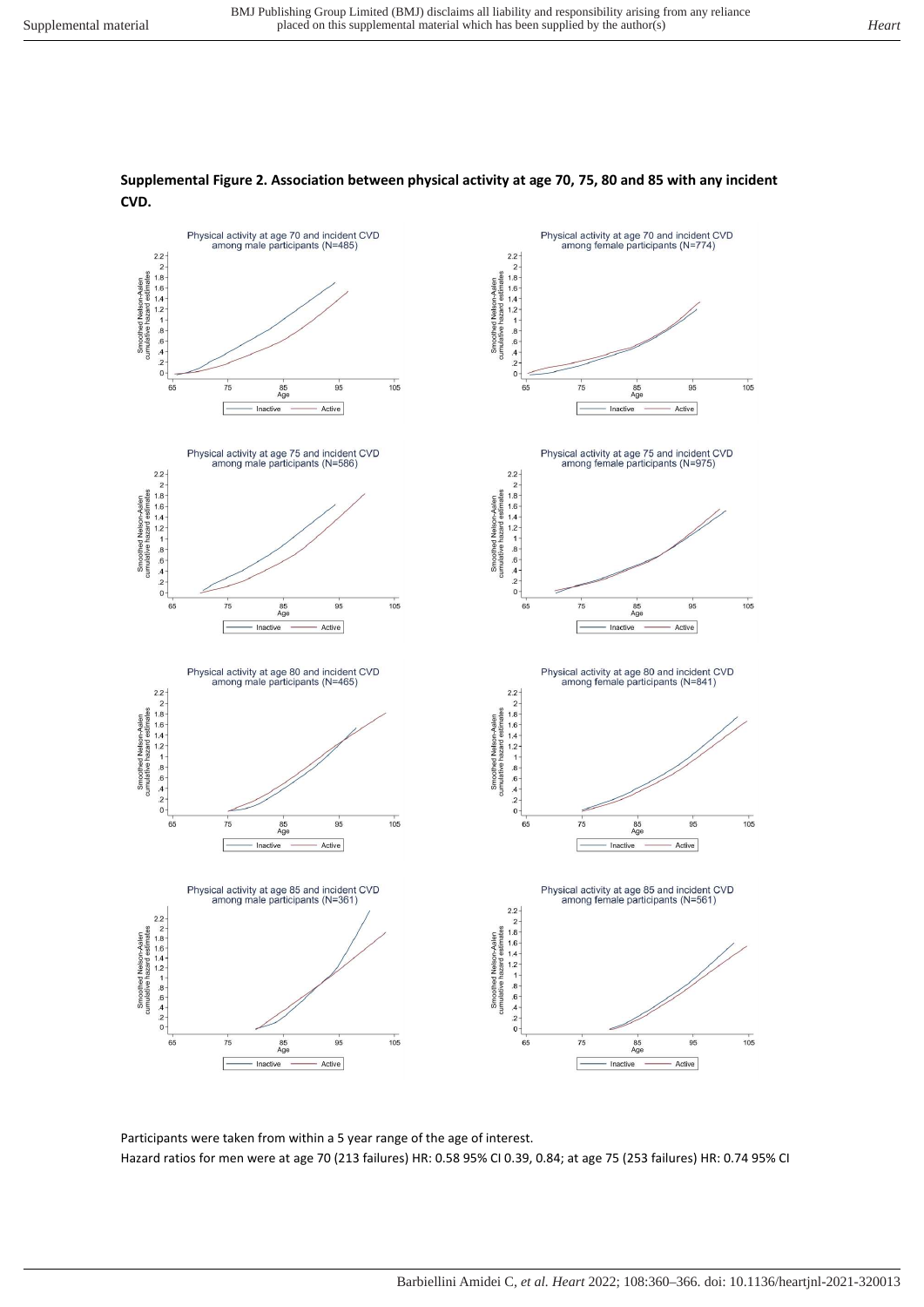0.52, 1.05; at age 80 (204 failures) HR: 0.99 95% CI 0.68, 1.44; at age 85 (169 failures) HR: 0.84 95% CI 0.57, 1.23. Hazard ratios for women were at age 70 (323 failures) HR: 0.96 95% CI 0.76, 1.23; at age 75 (406 failures) HR: 1.18 95% CI 0.95, 1.47; at age 80 (367 failures) HR: 0.95 95% CI 0.77, 1.18; at age 85 (248 failures) HR: 0.92 95% CI 0.71, 1.19.

Smoothed Nelson-Aalen plots refer to unadjusted models.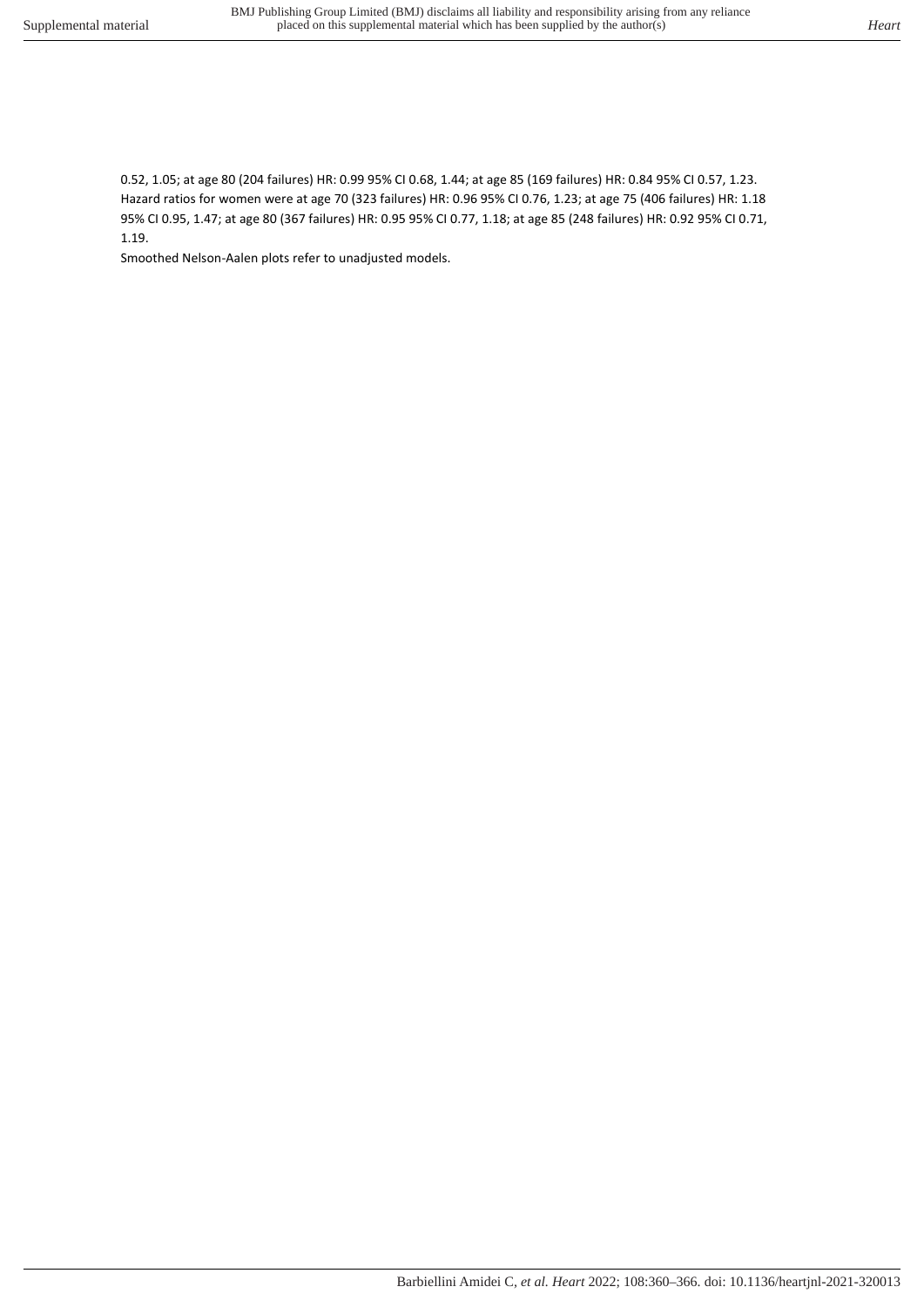Supplemental Table 3. Association between baseline physical activity <sup>a</sup> and trajectories of physical activity from baseline, with overall mortality, stratified by **sex.** 

|                             |                          | <b>Male</b>                         |                                      |                                                         | Female                               |                           |                                                     |  |
|-----------------------------|--------------------------|-------------------------------------|--------------------------------------|---------------------------------------------------------|--------------------------------------|---------------------------|-----------------------------------------------------|--|
|                             | <b>Physical activity</b> | Cases/<br>Total                     | Rate/1000<br>person-years            | Fully adjusted <sup>b</sup> Model<br><b>HR (95% CI)</b> | Cases/<br>Total                      | Rate/1000<br>person-years | Fully adjusted <b>b</b> Model<br><b>HR (95% CI)</b> |  |
|                             |                          |                                     | Mean (SD) follow-up=10.4 (6.7) years |                                                         | Mean (SD) follow-up=13.3 (6.6) years |                           |                                                     |  |
| <b>Overall</b><br>mortality | Inactive                 | 258/278                             | 116.98                               | Ref.                                                    | 629/739                              | 74.66                     | Ref.                                                |  |
|                             | Active                   | 736/852                             | 77.48                                | 0.72(0.62, 0.84)                                        | 611/885                              | 46.57                     | 0.81(0.72, 0.92)                                    |  |
|                             |                          | Mean (SD) follow-up=9.3 (5.6) years |                                      |                                                         | Mean (SD) follow-up=11.5 (5.4) years |                           |                                                     |  |
|                             | Stable-low               | 43/47                               | 148.39                               | Ref.                                                    | 194/240                              | 81.84                     | Ref.                                                |  |
| Overall<br>mortality        | High-decreasing          | 93/98                               | 153.63                               | 1.04(0.72, 1.50)                                        | 139/173                              | 81.25                     | 1.06(0.85, 1.32)                                    |  |
|                             | Low-increasing           | 62/78                               | 86.40                                | 0.75(0.50, 1.11)                                        | 123/177                              | 58.66                     | 0.91(0.72, 1.14)                                    |  |
|                             | Stable-high              | 380/483                             | 78.87                                | 0.60(0.43, 0.83)                                        | 321/554                              | 45.77                     | 0.81(0.67, 0.98)                                    |  |
| p for trend                 |                          |                                     |                                      | < 0.0001                                                |                                      |                           | 0.010                                               |  |

**<sup>a</sup>**Physical activity (moderate and vigorous physical activity) categorized as inactive ≤20 min/day and active >20 min/day.

**<sup>b</sup>**Fully adjusted model: adjusted for sociodemographic variables (sex, education, and number of members living in the same household), health behaviors (smoke, and alcohol consumption), the number of chronic comorbid conditions (cancer, chronic obstructive pulmonary disease, asthma, hypoacusia, hypovisus, diabetes, chronic kidney disease, anemia, Parkinson's disease, dyslipidemia, osteoporosis with or without femur fracture, congenital mental retardation, osteoarthrosis, discopathy, orthostatic hypotension, urinary incontinence, and bowel incontinence) and comorbid cardiovascular diseases (CHD, heart failure, stroke, angina, transient ischemic attack, atrial fibrillation, hypertension, and peripheral artery disease) at baseline, and stratified by categorized year of birth.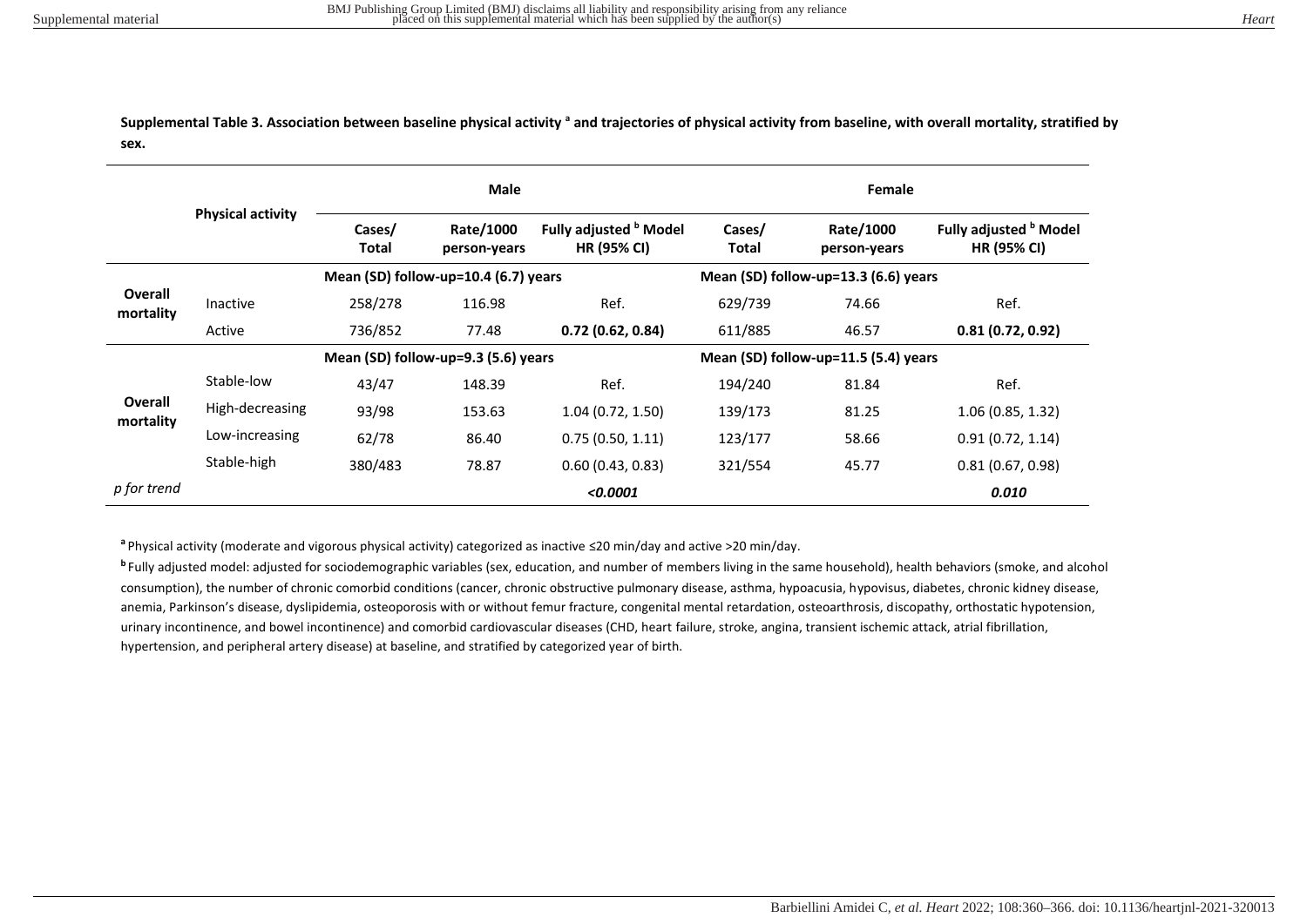$\mathbf{0}$ 

 $\ddot{o}$ 



### **Supplemental Figure 3. Association of incident CVD with continuous values of moderate and vigorous physical activity <sup>a</sup> at age 70, 75, 80 and 85.**

**<sup>a</sup>**Physical activity (PA) was considered as (moderate PA min/day) + 2\*(vigorous PA min/day).

 $120$ 

20 40 60 80 100<br>Moderate to vigorous physical activity (min/day)

Prediction

95% CI

All splines were adjusted for sociodemographic variables, and stratified by categorized year of birth. At age 85, due to lower number of participants, a 3 knot spline was adopted.

 $\mathbf{0}$ 

 $\ddot{o}$ 

 $120$ 

20 40 60 80 100<br>Moderate to vigorous physical activity (min/day)

Prediction

95% CI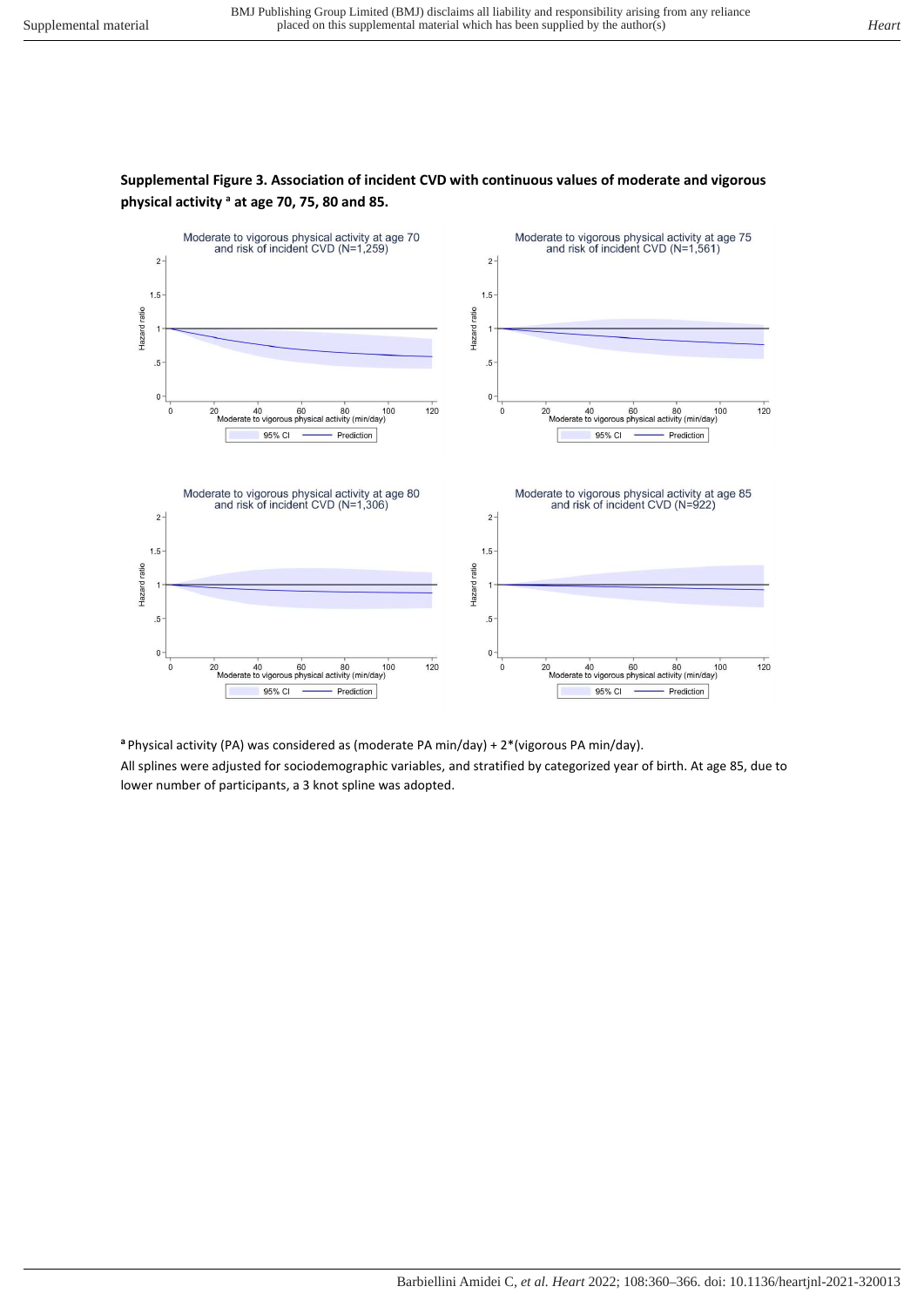# **Supplemental Figure 4. Correlation of minutes per day of physical activity <sup>a</sup> at baseline and incident CVD, CHD, heart failure and stroke, stratified by sex.**



**<sup>a</sup>**Physical activity was considered as (moderate PA min/day) + 2\*(vigorous PA min/day). All splines were adjusted for sociodemographic variables, stratified by categorized year of birth.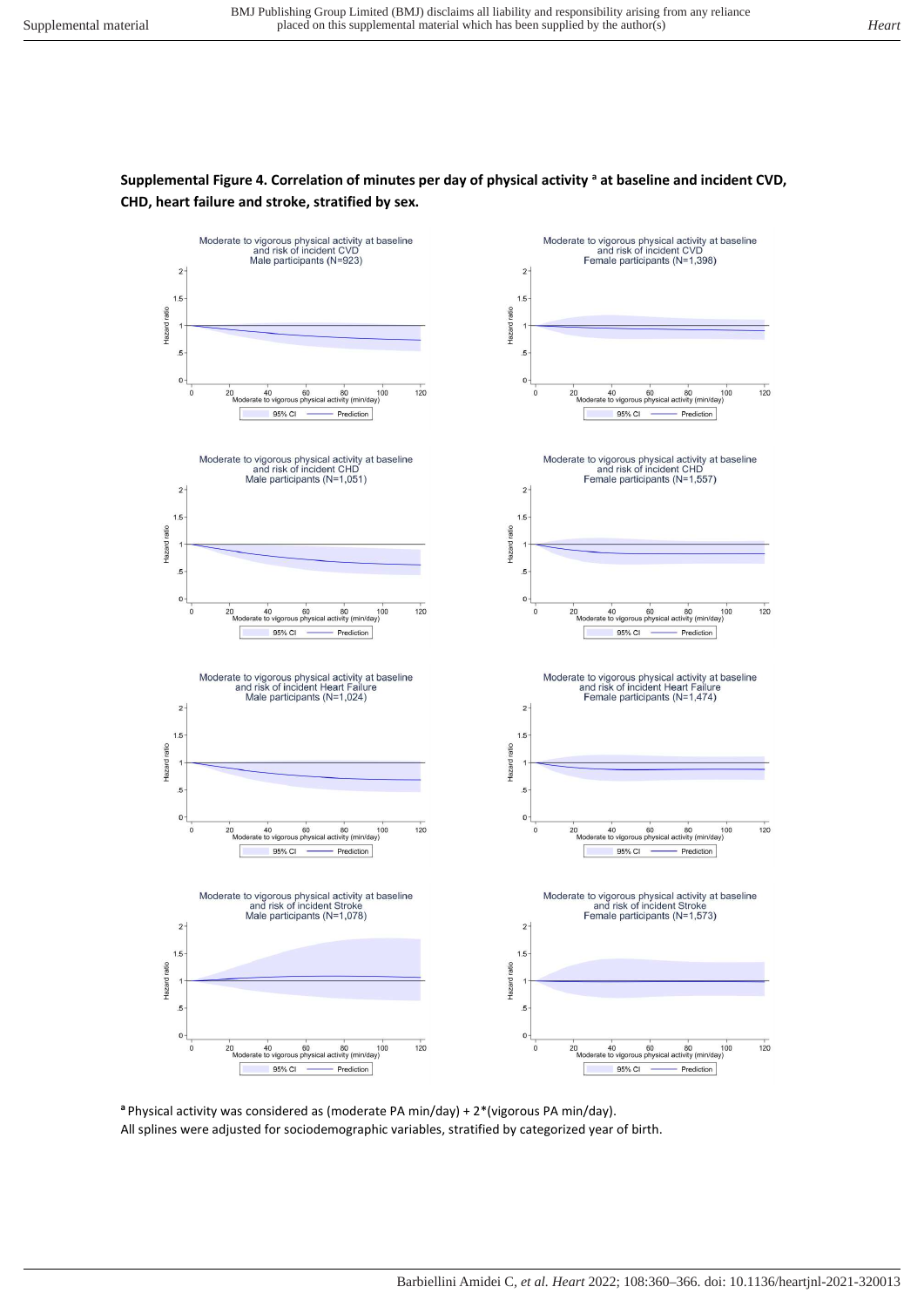| Cardiovascular disease |                        | <b>Male</b>                           |                                              |                                        | <b>Female</b>              |                                              |  |
|------------------------|------------------------|---------------------------------------|----------------------------------------------|----------------------------------------|----------------------------|----------------------------------------------|--|
| Age                    | Cases/<br><b>Total</b> | Rate/1000 person-<br>years            | Fully adjusted <b>b</b> Model<br>HR (95% CI) | Cases/<br><b>Total</b>                 | Rate/1000 person-<br>years | Fully adjusted <b>b</b> Model<br>HR (95% CI) |  |
| 70 years               |                        |                                       |                                              |                                        |                            |                                              |  |
|                        |                        | Mean (SD follow-up=8.9 (5.1) years)   |                                              | Mean (SD) follow-up =11.1 (5.0) years) |                            |                                              |  |
| Stable-low             | 8/14                   | 93.35                                 | Ref.                                         | 39/101                                 | 36.54                      | Ref.                                         |  |
| High-decreasing        | 15/36                  | 55.57                                 | 0.46(0.19, 1.09)                             | 38/81                                  | 46.27                      | 1.39 (0.88, 2.21)                            |  |
| Low-increasing         | 10/26                  | 55.42                                 | 0.37(0.14, 0.96)                             | 39/80                                  | 45.69                      | 1.31 (0.83, 2.08)                            |  |
| Stable-high            | 117/276                | 45.00                                 | 0.29(0.14, 0.62)                             | 130/369                                | 30.65                      | 0.94(0.65, 1.36)                             |  |
| p for trend            |                        |                                       | 0.002                                        |                                        |                            | 0.265                                        |  |
| 75 years               |                        |                                       |                                              |                                        |                            |                                              |  |
|                        |                        | Mean (SD follow-up =8.2 (4.8) years)  |                                              | Mean (SD) follow-up =10.0 (4.8) years) |                            |                                              |  |
| Stable-low             | 12/20                  | 92.63                                 | Ref.                                         | 48/129                                 | 38.11                      | Ref.                                         |  |
| High-decreasing        | 23/53                  | 60.49                                 | 0.51(0.25, 1.04)                             | 51/108                                 | 53.22                      | 1.64(1.10, 2.46)                             |  |
| Low-increasing         | 13/29                  | 75.89                                 | 0.66(0.30, 1.47)                             | 31/76                                  | 41.35                      | 0.95(0.60, 1.51)                             |  |
| Stable-high            | 129/302                | 49.30                                 | 0.43(0.23, 0.80)                             | 160/430                                | 35.94                      | 1.18(0.84, 1.65)                             |  |
| p for trend            |                        |                                       | 0.025                                        |                                        |                            | 0.993                                        |  |
| 80 years               |                        |                                       |                                              |                                        |                            |                                              |  |
|                        |                        | Mean (SD follow-up =6.3 (4.3) years)  |                                              | Mean (SD) follow-up =8.2 (4.6) years)  |                            |                                              |  |
| Stable-low             | 6/13                   | 79.04                                 | Ref.                                         | 50/111                                 | 57.37                      | Ref.                                         |  |
| High-decreasing        | 13/39                  | 63.93                                 | 0.84(0.30, 2.31)                             | 37/79                                  | 74.51                      | 1.36(0.88, 2.11)                             |  |
| Low-increasing         | 11/21                  | 98.78                                 | 1.37 (0.48, 3.91)                            | 21/50                                  | 46.13                      | 0.79(0.48, 1.33)                             |  |
| Stable-high            | 82/166                 | 73.17                                 | 0.91(0.38, 2.19)                             | 98/220                                 | 49.95                      | 0.95(0.67, 1.37)                             |  |
| p for trend            |                        |                                       | 0.863                                        |                                        |                            | 0.384                                        |  |
| 85 years               |                        |                                       |                                              |                                        |                            |                                              |  |
|                        |                        | Mean (SD) follow-up =5.6 (4.0) years) |                                              | Mean (SD) follow-up =6.6 (4.3) years)  |                            |                                              |  |
| Stable-low             | 4/11                   | 88.93                                 | Ref.                                         | 38/706                                 | 84.86                      | Ref.                                         |  |
| High-decreasing        | 16/32                  | 127.25                                | 1.69 (0.52, 5.48)                            | 24/52                                  | 76.82                      | 0.92(0.54, 1.57)                             |  |
| Low-increasing         | 8/14                   | 104.48                                | 1.59 (0.44, 5.79)                            | 7/17                                   | 65.81                      | $0.82$ (0.35, 1.89)                          |  |
| Stable-high            | 38/81                  | 71.87                                 | 0.90(0.30, 2.69)                             | 34/82                                  | 54.76                      | 0.63(0.38, 1.03)                             |  |
| p for trend            |                        |                                       | 0.162                                        |                                        |                            | 0.056                                        |  |

#### **Supplemental Table 4. Association between physical activity trajectories <sup>a</sup> at age 70, 75, 80 and 85, and any incident CVD.**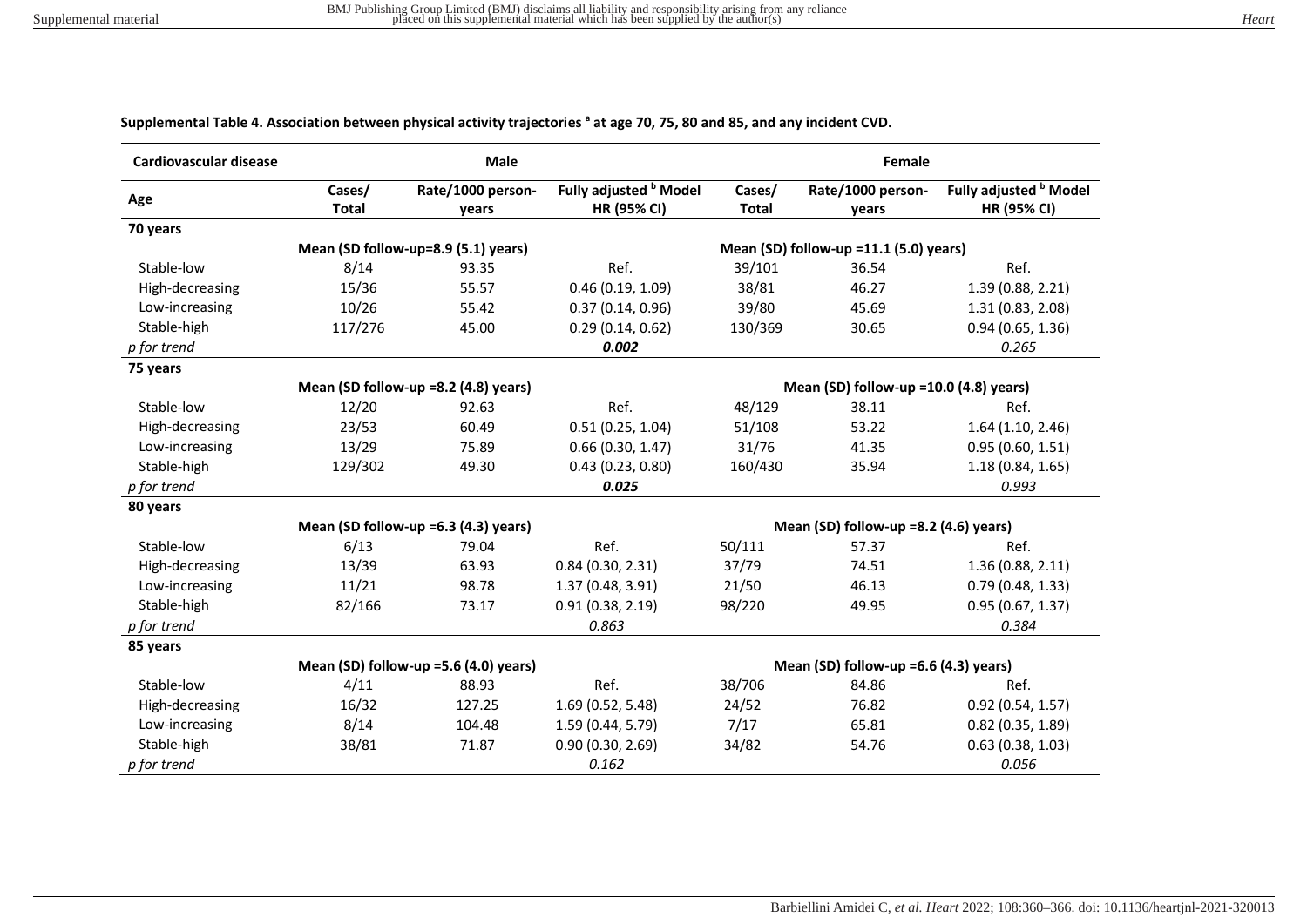a Physical activity (moderate and vigorous physical activity) categorized as inactive ≤20 min day and active >20 min day. Follow-up started from the second visit that defined the trajectory.

**b** Fully adjusted model: adjusted for sociodemographic variables (sex, education, and number of members living in the same household), health behaviors (smoke, and alcohol consumption), the number of chronic comorbid conditions (cancer, chronic obstructive pulmonary disease, asthma, hypoacusia, hypovisus, diabetes, chronic kidney disease, anemia, Parkinson's disease, dyslipidemia, osteoporosis with or without femur fracture, congenital mental retardation, osteoarthrosis, discopathy, orthostatic hypotension, urinary incontinence, and bowel incontinence) and comorbid cardiovascular diseases (CHD, heart failure, stroke, angina, transient ischemic attack, atrial fibrillation, hypertension, and peripheral artery disease, with the exclusion of the outcome of interest) at baseline, and stratified by categorized year of birth.